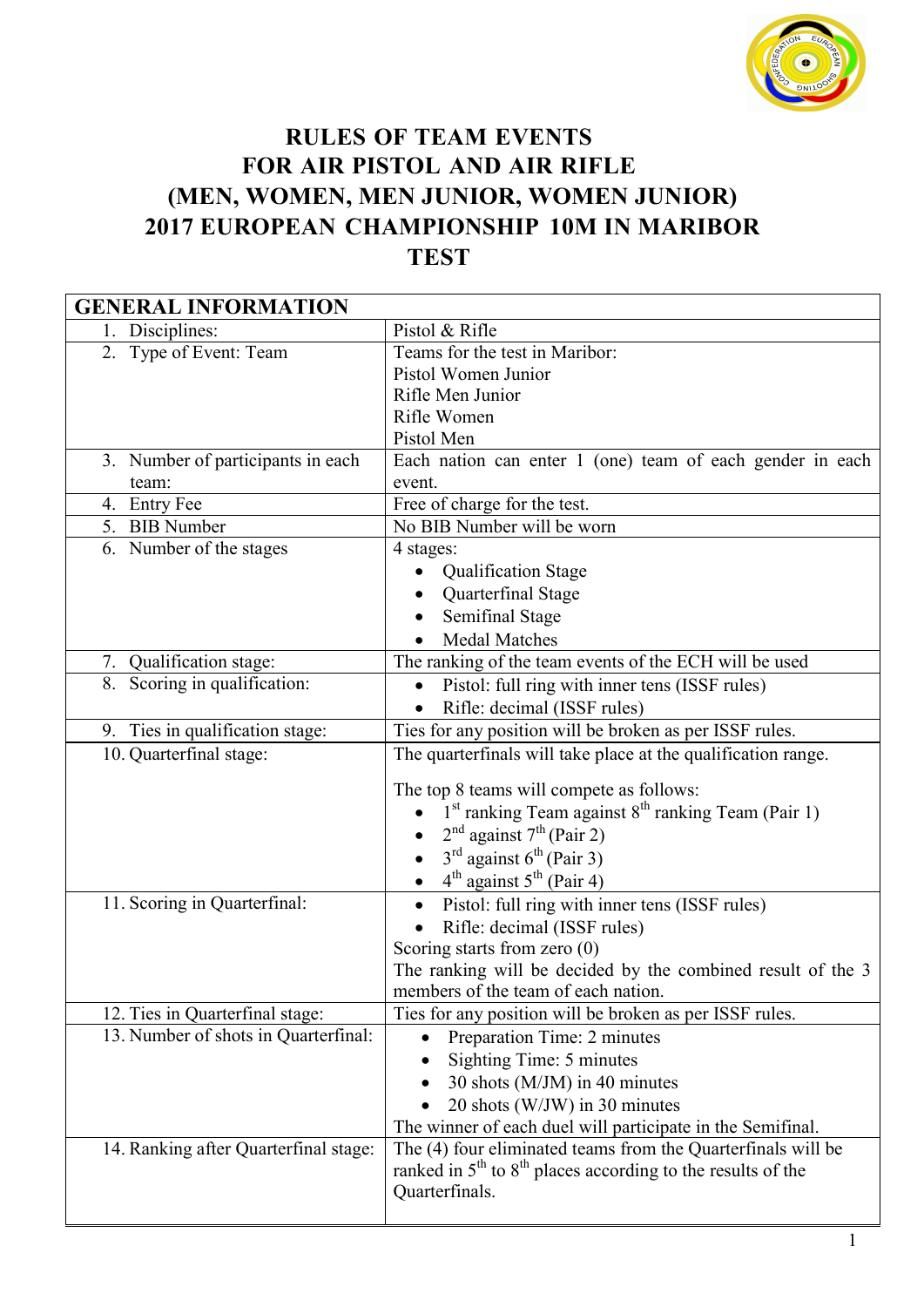

| 15. Semifinal stage:               | The Semifinals will take place at the Qualification range.                                                                                                                                                                                         |
|------------------------------------|----------------------------------------------------------------------------------------------------------------------------------------------------------------------------------------------------------------------------------------------------|
|                                    | The 4 winners from the Quarter Finals will compete as follows:<br>Winner of Pair $1(1-8)$ against Pair 3 (3-6)<br>Winner of Pair 2 $(2-7)$ against Pair 4 $(4-5)$                                                                                  |
| 16. Change over time               | After 5 minutes, the athletes will be called to the firing lines                                                                                                                                                                                   |
| 17. Number of shots in Semifinals: | Preparation without sighting shots: 2 minutes                                                                                                                                                                                                      |
|                                    | 30 shots (M/JM) in 40 minutes                                                                                                                                                                                                                      |
|                                    | 20 shots (W/JW) in 30 minutes                                                                                                                                                                                                                      |
|                                    | The winning teams of the Semifinals will qualify for the Gold<br>Medal Match.<br>The two teams in $2nd$ place of the Semifinals will qualify for the                                                                                               |
|                                    | Bronze Medal Match.                                                                                                                                                                                                                                |
| 18. Ties in Semi Final stage:      | Ties for any position will be broken as per ISSF rules.                                                                                                                                                                                            |
| 19. Medal Matches:                 | The Bronze Medal Match will be shot first, followed by the<br>Gold Medal Match.<br>The Medal Matches will take place at the finals range.                                                                                                          |
| 20. Bronze Medal Matches:          | The 2 teams in the $2nd$ place of the Semifinals will take part in<br>the Bronze Medal Match                                                                                                                                                       |
|                                    | 5 minutes preparation and sighting time                                                                                                                                                                                                            |
|                                    | 50 seconds for each shot                                                                                                                                                                                                                           |
|                                    | 20 shots, one by one, for each member of the team                                                                                                                                                                                                  |
| 21. Change over time               | After 5 minutes, the Teams for the Gold Medal Match will be<br>called to the firing lines.                                                                                                                                                         |
| 22. Gold Medal Match:              | The 2 teams in the 1 <sup>st</sup> place of the Semifinals will take part in<br>the Gold Medal Match                                                                                                                                               |
|                                    | 5 minutes preparation and sighting time                                                                                                                                                                                                            |
|                                    | 50 seconds for each shot                                                                                                                                                                                                                           |
|                                    | 20 shots, one by one, for each member of the team                                                                                                                                                                                                  |
| 23. Scoring in Medal Matches:      | Decimal scoring will be used.                                                                                                                                                                                                                      |
|                                    | The team with the highest combined result of the three $(3)$<br>members (after each shot) wins two (2) points.                                                                                                                                     |
|                                    | In case of equal results each team receives one $(1)$ point.                                                                                                                                                                                       |
|                                    | The first team to reach 21 points or more will be declared the<br>winner and the match will be stopped.                                                                                                                                            |
| 24. Ties in Medal Matches:         | In case of a tie $(20:20)$ , the teams will continue with one $(1)$<br>additional shot to decide the tie. If still there is a tie then the<br>teams will continue to shoot in sequence additional shots (shot<br>by shot) until the tie is broken. |
| 25. Type of Targets:               | Electronic Targets for all stages.                                                                                                                                                                                                                 |
| 26. Malfunction:                   | As per ISSF rules.                                                                                                                                                                                                                                 |
| 27. Penalties:                     | In Quarterfinals, Semifinals and Medal Matches, any shot taken                                                                                                                                                                                     |
|                                    | before any given command, will be counted as zero.<br>Any other incidents will be decided according to ISSF rules.                                                                                                                                 |
|                                    |                                                                                                                                                                                                                                                    |